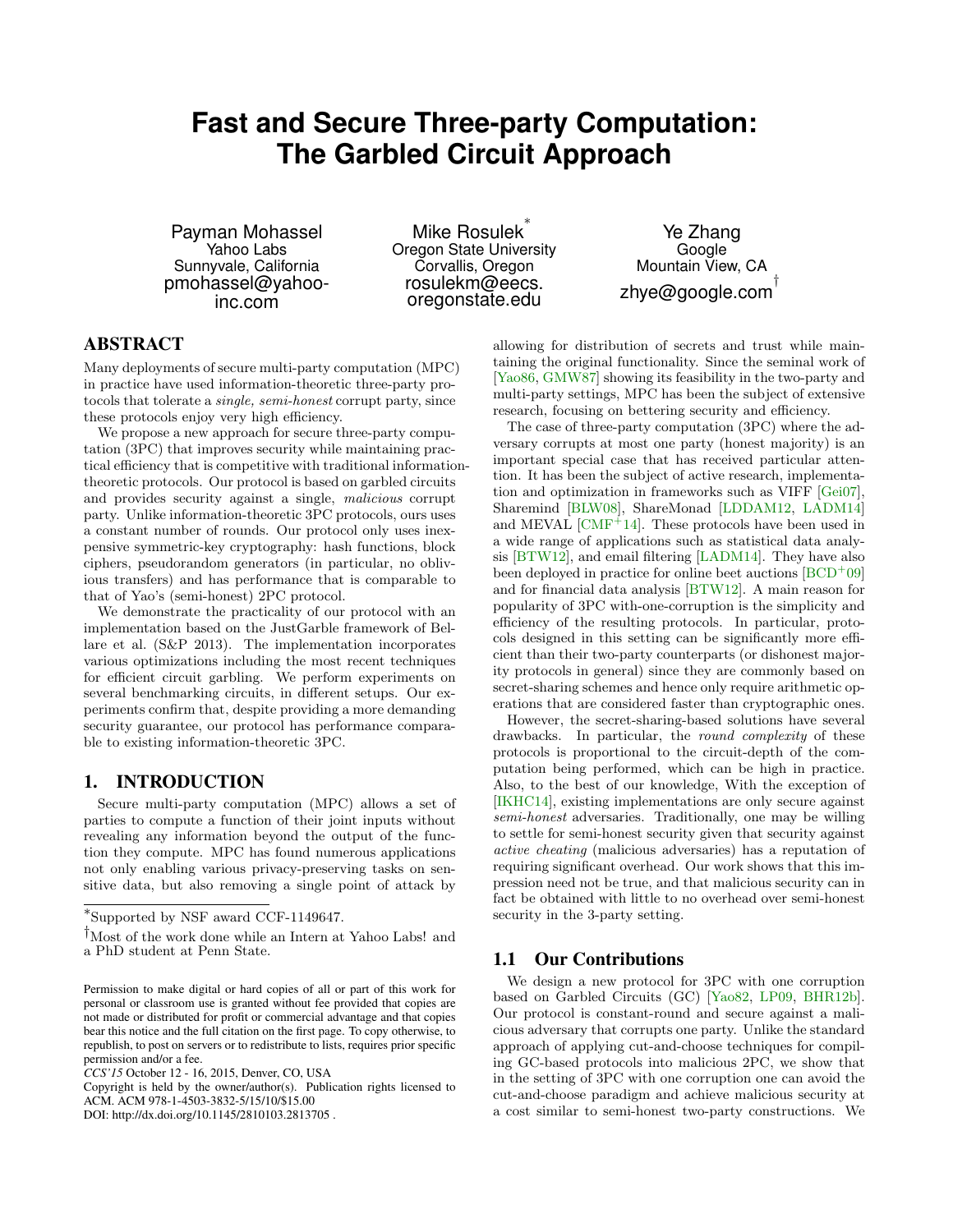also avoid the use of public-key operations such as Oblivious Transfer.

We prove our protocol secure in the Universal Composability (UC) model, but avoid the use of expensive UCsecure primitives due to the honest-majority setting. The only cryptographic tools we require are a secure garbling scheme and a non-interactive (standalone-secure) commitment scheme, both of which can be instantiated using symmetric key primitives.

Our protocol does not achieve fairness, and we leave it open to design a protocol with similar level of efficiency that also achieves fairness (a feasible goal in the honest majority setting).

We implement our protocol by enhancing the implementation of JustGarble [\[BHKR13\]](#page-9-4) in various ways and incorporating the state-of-the-art "half-gates" garbling scheme of [\[ZRE15\]](#page-11-2). We further reduce communication (which our experiments show to be the bottleneck), by a factor of two using a hashing technique described in Section [3.4.](#page-6-0) We run experiments evaluating benchmarking circuits such as AES/MD5/SHA1/SHA256, and with different communication techniques turned on/off. Our experimental results confirm that our construction is competitive with prior work in the same setting while achieving the stronger malicious security. They also confirm that communication remains the major bottleneck in GC-based constructions even in the three-party setting. We also explore a motivating application we call distributed credential encryption service, that naturally lends itself to an offline pre-processing stage. Our experiments show that the online phase can be very fast.

#### 1.2 Related Work

The most relevant line of work to ours are MPC constructions with an honest majority. Starting with seminal work of [\[BOGW88,](#page-9-5) [CCD88\]](#page-10-7) a large body of work has studied round and communication complexity of such protocols. A main building block for achieving security against a malicious adversarie in these constructions is verifiable secret sharing (VSS) [\[BOGW88,](#page-9-5) [RBO89\]](#page-11-3). While these constructions are quite efficient and avoid cryptographic operations, their practical efficiency and the constant factors are not fully examined. The one implementation of 3PC with malicious security we know of is [\[IKHC14\]](#page-10-5). Their work proposes an approach for compiling a semi-honest 3PC into a malicious one with a small overhead (we discuss the overhead in more detail in the experiment section). The other existing implementations we know of are based on customized 3PC frameworks provided in [\[BLW08,](#page-9-0) [LDDAM12,](#page-10-2) [ZSB13,](#page-11-4)  $CMF<sup>+</sup>14$  $CMF<sup>+</sup>14$ ] which only provide security against semi-honest adversaries. We provide a more detailed comparison with this line of work in the experiment section. Another customized 3PC based on garbled circuits, using the cut-andchoose paradigm and distributed garbling, was introduced in [\[CKMZ14\]](#page-10-8). Their protocol considers the stronger twocorruption setting and is naturally more expensive.

The more general multiparty and constant-round variant of Yao's garbled circuit was also studied in both the semi-honest setting [\[BMR90\]](#page-9-6), and the malicious setting [\[DI05,](#page-10-9) [IKP10\]](#page-10-10). An implementation exists [\[BDNP08\]](#page-9-7) for the semihonest case. These protocols are conceptually based on garbled circuits but require a particular instantiation of garbled circuits that expands the wire-labels through secret-sharing. We leave it as interesting open work to investigate whether recent optimizations to standard garbled circuits can be similarly applied to these protocols, and to compare the practical efficiency of malicious-secure variants.

In concurrent and independent work, Ishai et al. [\[IKKPC15\]](#page-10-11) describe efficient, constant-round secure computation protocols for 3 and 4 parties, tolerating 1 malicious corruption. Both their protocol and ours use as a starting point the protocol of Feige et al. [\[FKN94\]](#page-10-12) in the private simultaneous messages (PSM) setting, which is in turn based on Yao's garbled circuit construction. The two protocols ([\[IKKPC15\]](#page-10-11) and ours) use incomparable techniques to strengthen the PSM protocol against one malicious participant, and achieve a different mix of properties. In the 3-party setting, [\[IKKPC15\]](#page-10-11) achieve a 2-round protocol whose cost is essentially that of 3 garbled circuits, whereas our protocol requires 3 rounds (in its random oracle instantiation) and has cost of 1 garbled circuit. In the 4-party setting, [\[IKKPC15\]](#page-10-11) achieve guaranteed output delivery as well.

Fast implementation of malicious 2PC and MPC in the dishonest majority setting include cut-and-choose solutions based on garbled circuits [\[LPS08,](#page-10-13) [KS12,](#page-10-14) [FN13,](#page-10-15) [AMPR14\]](#page-9-8), OT-based solutions [\[NNOB12,](#page-11-5) [LOS14\]](#page-10-16), and implementations in the pre-processing models  $[DKL<sup>+</sup>12, DKL<sup>+</sup>13]$  $[DKL<sup>+</sup>12, DKL<sup>+</sup>13]$  $[DKL<sup>+</sup>12, DKL<sup>+</sup>13]$  $[DKL<sup>+</sup>12, DKL<sup>+</sup>13]$ . These protocols resists a larger fraction of coalition of corrupted parties than ours, but are significantly less efficient.

#### 1.3 Organization

The building blocks used in our protocols such as a garbling scheme, commitment schemes and coin-tossing are all defined and described in Section [2.](#page-1-0) Our main construction and its security proof are described in Section [3.](#page-3-0) Our implementation, experimental results, and comparison with other implementations can be found in Section [4.](#page-6-1) We discuss the distributed encryption service application in Section [5.](#page-8-0)

# <span id="page-1-0"></span>2. PRELIMINARIES

#### 2.1 Secure MPC: UC Framework

We define security of multi-party computation using the framework of Universal Composition (UC) [\[Can01\]](#page-10-19). We give a very brief overview here, and refer the reader to [\[Can01\]](#page-10-19) for all of the details.

An execution in the UC framework involves a collection of (non-uniform) interactive Turing machines. In this work we consider an adversary that can statically (i.e., at the beginning of the interaction) corrupt at most one party. We consider security against active adversaries, meaning that a corrupt party is under complete control of the adversary and may deviate arbitrarily from the prescribed protocol. The parties exchange messages according to a protocol. Protocol inputs of uncorrupted parties are chosen by an environment machine. Uncorrupted parties also report their protocol outputs to the environment. At the end of the interaction, the environment outputs a single bit. The adversary can also interact arbitrarily with the environment — without loss of generality the adversary is a dummy adversary which simply forwards all received protocol messages to the environment and acts in the protocol as instructed by the environment.

Security is defined by comparing a real and ideal interaction. Let  $REAL[\mathcal{Z}, \mathcal{A}, \pi, k]$  denote the final (single-bit) output of the environment  $\mathcal Z$  when interacting with adversary A and honest parties who execute protocol  $\pi$  on security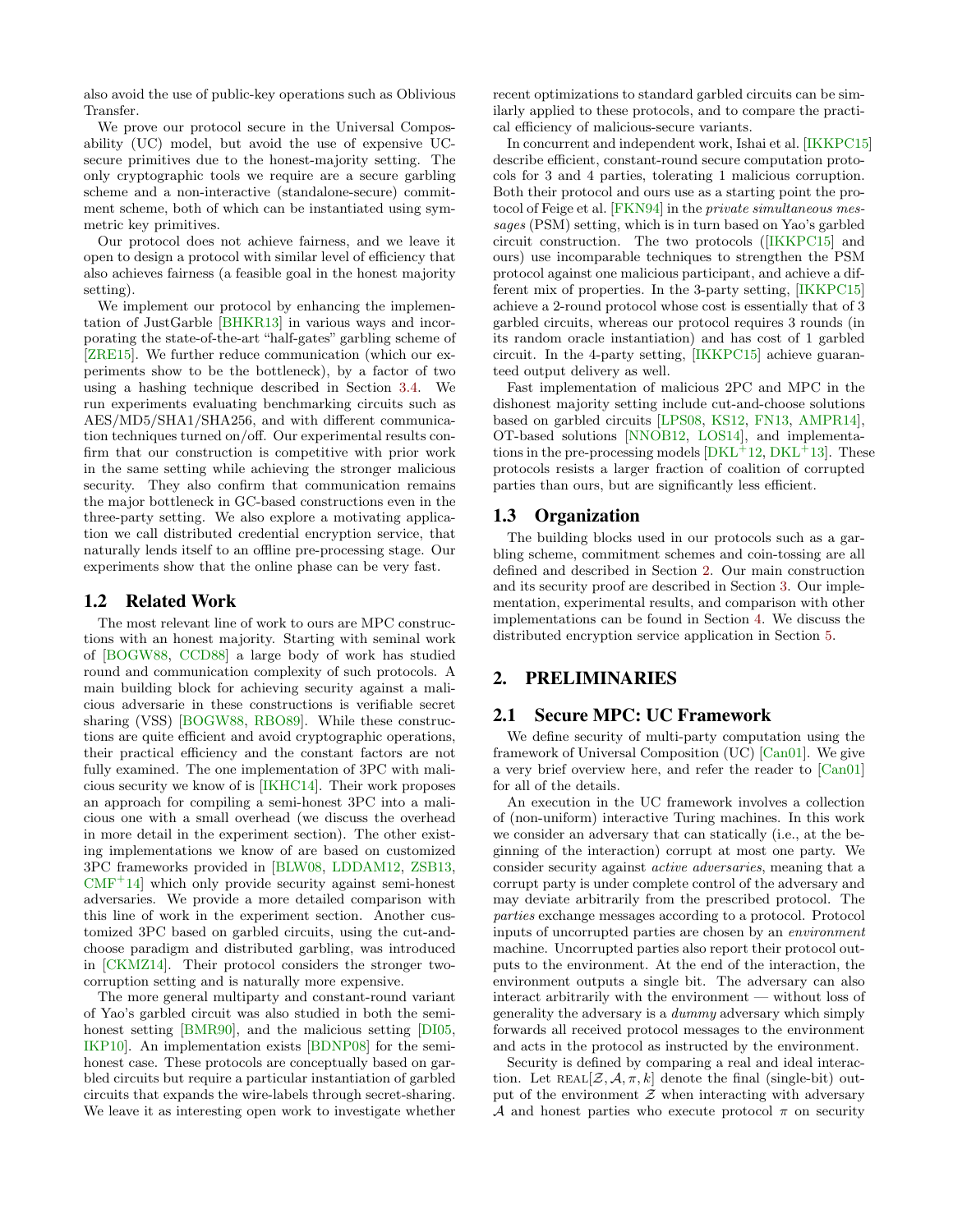parameter  $k$ . This interaction is referred to as the real interaction involving protocol  $\pi$ .

In the ideal interaction, parties run a "dummy protocol" in which they simply forward the inputs they receive to an uncorruptable functionality machine and forward the functionality's response to the environment. Hence, the trusted functionality performs the entire computation on behalf of the parties. Let  $\text{IDEAL}[\mathcal{Z}, \mathcal{S}, \mathcal{F}, k]$  denote the output of the environment  $\mathcal Z$  when interacting with adversary  $\mathcal S$  and honest parties who run the dummy protocol in presence of functionality  $F$  on security parameter  $k$ .

We say that a protocol  $\pi$  securely realizes a functionality  $\mathcal F$  if for every adversary  $\mathcal A$  attacking the real interaction (without loss of generality, we can take  $A$  to be the dummy adversary), there exists an adversary  $S$  (called a simulator) attacking the ideal interaction, such that for all environments  $\mathcal{Z}$ , the following quantity is negligible (in k):

$$
\Big|\Pr\Big[\text{Real}[\mathcal{Z},\mathcal{A},\pi,k]=1\Big]-\Pr\Big[\text{IDEal}[\mathcal{Z},\mathcal{S},\mathcal{F},k]=1\Big]\Big|.
$$

Intuitively, the simulator must achieve the same effect (on the environment) in the ideal interaction that the adversary achieves in the real interaction. Note that the environment's view includes (without loss of generality) all of the messages that honest parties sent to the adversary as well as the outputs of the honest parties. Thus the definition captures both the information that an adversary can learn about honest parties' inputs as well as the effect that an adversary can have on the honest parties' outputs. In a secure protocol these capabilities cannot exceed what is possible in the ideal interaction.

#### *Target functionality.*

The code of the functionality  $\mathcal F$  implicitly defines all of the properties that comprise the security required of a protocol  $\pi$ . In Figure [1](#page-2-0) we define the ideal functionality  $\mathcal{F}_f$  for secure 3-party computation of a function f.

Input collection. On message  $(\text{INPUT}, x_i)$  from a party  $P_i$   $(i \in \{1,2,3\})$ , do the following: if a previous (INPUT,  $\cdot$ ) message was received from  $P_i$ , then ignore. Otherwise record  $x_i$  internally and send (INPUTFROM,  $P_i$ ) to the adversary.

Computation. After all 3 parties have given input, compute  $y = f(x_1, x_2, x_3)$ . If any party is corrupt, then send (OUTPUT,  $y$ ) to the adversary; otherwise send (OUTPUT,  $y$ ) to all parties.

Unfair output. On message DELIVER from the adversary, if an identical message was received before, then ignore. Otherwise send (OUTPUT,  $y$ ) to all honest parties.

#### <span id="page-2-0"></span>Figure 1: Ideal functionality  $\mathcal{F}_f$  for secure 3-party computation of a function  $f$ .

In particular,  $\mathcal{F}_f$  provides "security with abort" (i.e., unfair output) in which the adversary is allowed to learn its output from the functionality before deciding whether the uncorrupted parties should also receive their output.

#### *Contrasting active and semi-honest security.*

When one party (say,  $P_1$ ) is actively corrupt, it may send unexpected messages to an honest party (say,  $P_3$ ). This may have the effect that  $P_3$ 's view leaks extra information about the other honest party  $P_2$ . We note that this situation is indeed possible in our protocol (for example,  $P_1$  can send to  $P_3$ ) the seed used to generate the garbled circuit, which allows everyone's inputs to be computable from  $P_3$ 's view). However, we emphasize that this is not a violation of security in the 1-out-of-3 corruption case.

A protocol with malicious security must let the honest parties handle "unexpected" messages appropriately. The security definition only considers what effect such "unexpected" messages have on the final output of an honest party, but not the effect they have on the view of an honest party. More precisely, if  $P_3$  is honest, then only his final protocol output is given to the environment, while his entire view is not. A participant who hands its entire view over to the environment must be at least semi-honest corrupt, but in our case only one party  $(P_1$  in our example) is assumed to be corrupt at all. We leave as an open problem to achieve security in the presence of one active and one semi-honest party (simultaneously), with comparable efficiency to our protocol.

We also emphasize that our primary point of comparison is against existing 3PC protocols that tolerate 1 semi-honest corruption. In these protocols, a single, actively corrupt participant can violate privacy of others' inputs and integrity of others' final outputs, often completely undetectably. So while 1-out-of-3 active security has some limitations, it is a significantly stronger guarantee than 1-out-of-3 semi-honest security.

#### <span id="page-2-1"></span>2.2 Garbling Scheme

We employ the abstraction of garbling schemes [\[BHR12b\]](#page-9-3) introduced by Bellare et al. Below is a summary of garbling scheme syntax and security:

A garbling scheme is a four-tuple of algorithms  $\mathcal{G} =$ (Gb, En, De, Ev) where: Gb is a randomized garbling algorithm that transforms function f into a triplet  $(F, e, d)$ , where F is the garbled circuit, e is encoding information, and d is decoding information. En is an encoding algorithm that maps input x into garbled input via  $X = \text{En}(e, x)$ . De is a decoding algorithm that maps the garbled output  $Y$  into plaintext output  $y = De(d, Y)$ . Ev is the algorithm that on garbled input  $X$  and garbled circuit  $F$ , produces garbled output  $Y = \text{Ev}(F, X)$ .

The correctness property of a garbling scheme is that, for all  $(F, e, d)$  in the support of  $\mathsf{Gb}(1^k, f)$  and all inputs x, we have  $\textsf{De}(d, \textsf{Ev}(F, \textsf{En}(e, x))) = f(x)$ , where k denotes the security parameter.

We require a **projective** scheme, meaning that  $e$  is an  $n \times 2$  matrix of wire labels, and the encoding algorithm  $En$ has the structure  $\mathsf{En}(e, x) = (e[1, x_1], e[2, x_2], \ldots, e[n, x_n]).$ 

A scheme satisfies **privacy** if there exists a simulator  $S$ for which following two processes induce indistinguishable output distributions:



In other words, the tuple  $(F, X, d)$  contains no information beyond  $f(x)$ .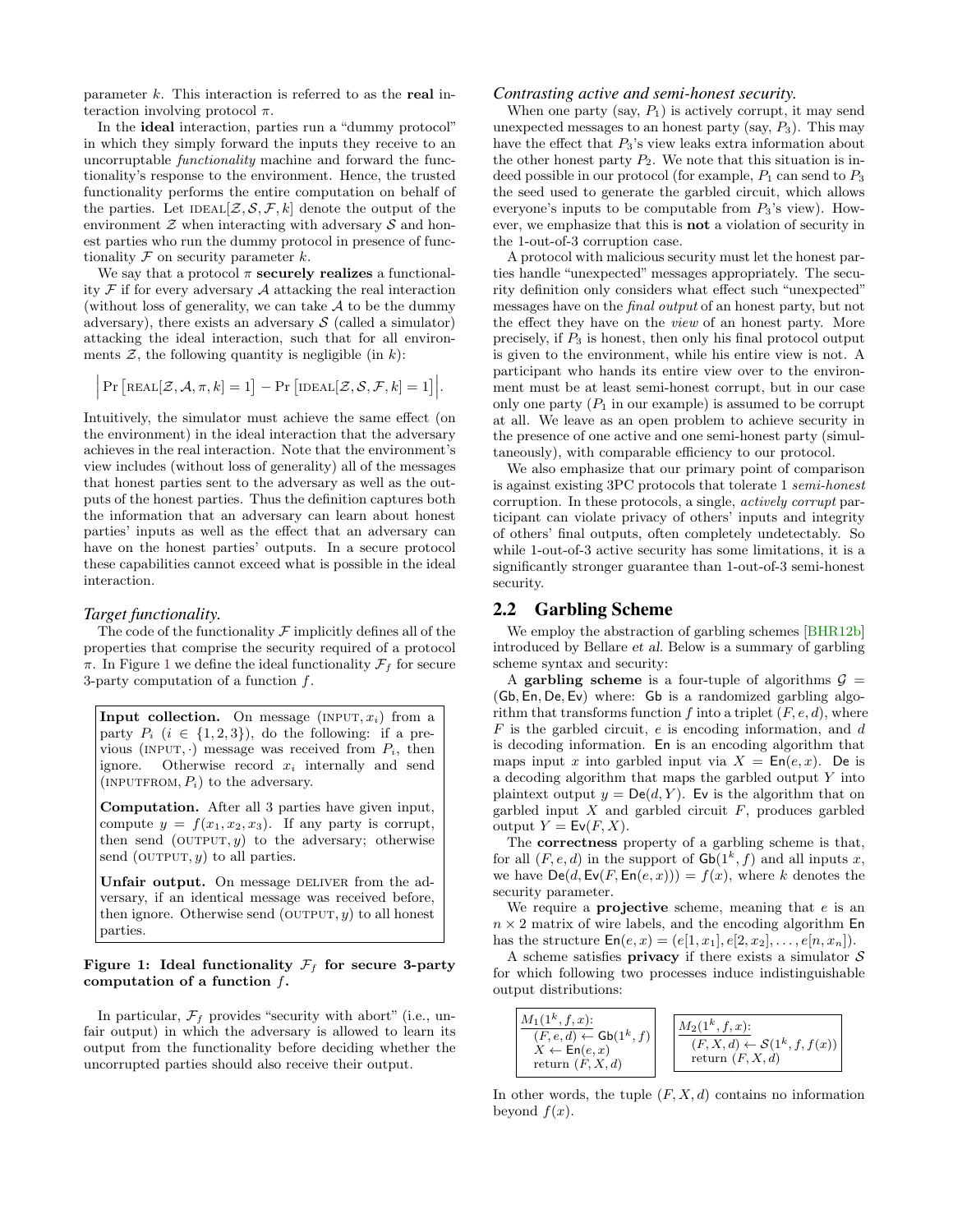A scheme satisfies authenticity if the following property holds. Given  $(F, X)$  as in the output of  $M_1$  above, it is with only negligible probability that a poly-time adversary can generate  $\tilde{Y} \neq \mathsf{Ev}(F, X)$  such that  $\mathsf{De}(d, \tilde{Y}) \neq \bot$ . In other words, without d, it is not possible to give a valid garbled output other than Y obtained from Ev.

Our protocol requires an additional "soft decoding" function De that can decode garbled outputs without the decoding information d. The soft-decoding function must satisfy  $De(Ev(F, En(e, x))) = f(x)$  for all  $(F, e, d)$  in the support of  $\mathsf{Gb}(1^k, f)$ . Note that both  $\widetilde{\mathsf{De}}$  and  $\mathsf{De}$  can decode garbled outputs, but the authenticity security property holds only with respect to  $De$  — that is,  $De$  can in principle be "fooled" when given maliciously crafted garbled outputs. However, if the garbled circuit and garbled input are honestly generated, the output of  $\widetilde{De}$  will be correct. In our protocol, we will let the evaluator of the garbled circuit obtain input using De, while the generators of the garbled circuit will use De (to protect against a corrupt party who tries to falsify the garbled outputs). In practice, we can achieve soft decoding in typical garbling schemes by simply appending the truth value to each output wire label. The true decoding function De will still verify the entire wire labels to guarantee authenticity.

#### <span id="page-3-1"></span>2.3 Non-Interactive Commitment

We require a non-interactive commitment scheme (in the common random string model). Let crs denote the common random string and let  $(Com_{crs}, Chk_{crs})$  be a non-interactive commitment scheme for *n*-bit messages. The  $Com<sub>crs</sub>$  algorithm takes an *n*-bit message x and random coins  $r$  as input, and outputs a commitment C and the corresponding opening  $\sigma$ . We write  $\textsf{Com}_{\textit{crs}}(x)$  as shorthand for the distribution  $\mathsf{Com}_{\mathit{crs}}(x;r)$  induced by uniform choice of r. We require the following properties of the scheme:

- Correctness: for all crs, if  $(C, \sigma) \leftarrow \textsf{Com}_{\textit{crs}}(x)$  then  $Chk_{crs}(C, \sigma) = x.$
- Binding: For all poly-time adversaries A, it is with negligible probability (over uniform choice of crs) that  $A(crs)$  outputs  $(C, \sigma, \sigma')$  such that  $\mathsf{Chk}_{crs}(C, \sigma) \neq 0$  $\mathsf{Chk}_{crs}(C, \sigma') \text{ and } \bot \notin \{\mathsf{Chk}_{crs}(C, \sigma), \mathsf{Chk}_{crs}(C, \sigma')\}.$
- Hiding: For all poly-time adversaries  $A$ , all  $crs$ , and all  $x, x' \in \{0, 1\}^n$ , the following difference is negligible:

$$
\Big|\Pr_{(C,\sigma)\leftarrow \text{Com}_{crs}(x)}[A(C) = 1] - \Pr_{(C,\sigma)\leftarrow \text{Com}_{crs}(x')}[A(C) = 1]\Big|.
$$

Since we quantify over all crs and A together (not just a random crs), it is not necessary to give crs to A in this definition. The definition also implies that the crs can be used for many commitments.

#### *Instantations.*

In the random oracle model, commitment is simple via  $(C, \sigma) = (H(x||r), x||r) = \text{Com}_{crs}(x; r)$ . The crs can in fact be empty.

In the standard model, we can use a multi-bit variant of Naor's commitment [\[Nao91\]](#page-11-6). For *n*-bit strings, we need a  $\text{crs } \in \{0,1\}^{4n}$ . Let  $G: \{0,1\}^n \to \{0,1\}^{4n}$  be a pseudorandom generator, and let  $pad: \{0,1\}^n \rightarrow \{0,1\}^{4n}$  be the function that prepends 3n zeroes to its argument. Then the commitment scheme is:

- Com<sub>crs</sub> $(x; r)$ : set  $C = G(r) + crs \cdot pad(x)$ , with arithmetic in  $GF(2^{4n})$ ; set  $\sigma = (r, x)$ .
- Chk<sub>crs</sub> $(C, \sigma = (r, x))$ : return x if  $C = G(r) + crs$ .  $pad(x)$ ; otherwise return  $\perp$ .

Security of this construction closely follows the original proof of Naor's construction, but is provided for completeness in Appendix [A.](#page-11-7)

# <span id="page-3-0"></span>3. OUR PROTOCOL

In this section we present a new and efficient 3PC protocol that is secure against 1 malicious corruption. Its complexity is essentially the same as that of (semi-honest-secure) twoparty Yao's protocol.

#### 3.1 High Level Overview

Our starting point is Yao's protocol based on garbled circuits. In that protocol, one party generates a garbled circuit and the other evaluates it. The two parties use oblivious transfer to allow the evaluator to receive the garbled encoding of his input.

Yao's protocol is secure against a malicious evaluator, but secure against only a semi-honest garbler. Our 3-party protocol can be thought of as splitting the role of the garbler between two parties (while keeping the evaluator a single party). When only one party is corrupt, then at least one of the garbling parties is honest, and we can leverage that fact to protect against one malicious garbler.

In more detail, we let  $P_1$  and  $P_2$  agree on a random tape  $r$ and run Yao's protocol as garbler with  $P_3$  as evaluator, with both instances using random tape  $r$ . By using the same random tape in Yao's protocol,  $P_1$  and  $P_2$  are expected to send identical messages to  $P_3$  in every step, and  $P_3$  can abort if this is not the case. Then, security against a malicious  $P_3$ follows from the security of Yao's protocol — it is really  $P_3$ attacking a single instance of 2-party Yao's protocol in this case. Security against a malicious  $P_1$  or  $P_2$  follows from the fact that Yao's protocol is secure against a garbler who runs the protocol honestly (even on adversarially chosen random tape). In our protocol, the only options for malicious  $P_1$  or  $P_2$  are to run Yao's 2-party protocol honestly or else cause  $P_3$  to abort (by disagreeing with the honest garbler).

#### *Obtaining Garbled Inputs.*

This overview captures the main intuition, but it does not address the issue of garbled inputs. Indeed,  $P_1$  and  $P_2$  have their own private inputs and so must at some point send different messages in order to affect the final output. To address this, we have  $P_1$  and  $P_2$  commit to all of the input wire labels for the circuit. For each wire, the two commitments are randomly permuted.  $P_1$  and  $P_2$  will generate these commitments using the same randomness, so their correctness is guaranteed using the same reasoning as above. Then  $P_1$ and  $P_2$  can simply open the appropriate commitments corresponding to their input bits (note that the position of the commitments does not leak their inputs).

 $P_3$ 's garbled input is handled using an oblivious transfer in Yao's protocol, but we are able to avoid OT altogether in our 3-party setting. We garble the circuit  $f'(x_1, x_2, x_3, x_4) =$  $f(x_1, x_2, x_3 \oplus x_4)$ , so that  $x_3, x_4$  are an additive secret sharing of  $P_3$ 's logical input. We have  $P_3$  send  $x_3$  to  $P_1$  and  $x_4$ to  $P_2$ , so that  $P_1/P_2$  can open the corresponding commitments to garbled inputs. Since at most one of  $\{P_1, P_2\}$  is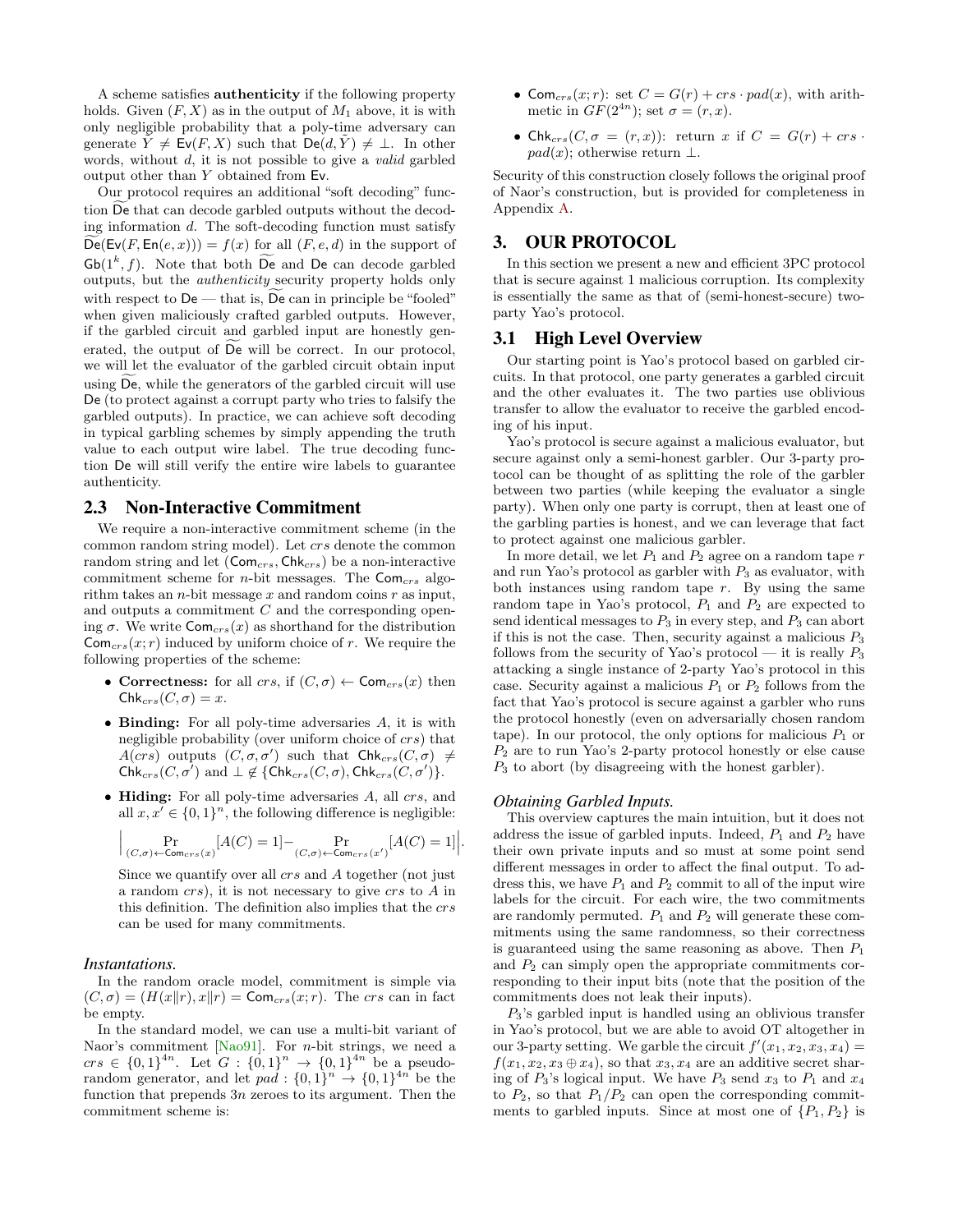corrupt, an adversary can learn nothing about  $P_3$ 's logical input. To ensure that  $P_1/P_2$  open the correct commitments in this step (i.e., they do not flip bits in  $P_3$ 's input), we have them both reveal the random ordering of the relevant commitments (which can be checked against each other by  $P_3$ ).

#### *Other Optimizations.*

To make the commitment non-interactive, we can either assume a random oracle commitment scheme, or else a common random string  $(CRS)$ . In the latter case,  $P_3$  can choose the CRS himself (we use a commitment scheme that is hiding for all CRS values, not just for a uniformly chosen one).

Both  $P_1$  and  $P_2$  use a common random tape r to run Yao's protocol as garbler. We can actually have  $P_1$  choose r himself; surprisingly there is no problem in a corrupt  $P_1$  choosing r arbitrarily. In the case that  $P_1$  is corrupt, the security proof needs to apply the binding security of the commitment scheme and correctness property of garbled circuits. Binding holds with respect to malicious senders (in particular, senders who choose r arbitrarily and use  $PRF(r, \cdot)$  to derive randomness to run the  $Com_{crs}(\cdot)$  algorithm). Correctness of garbled circuits holds with probability 1, i.e., for all  $(F, e, d)$ in the support of  $\mathsf{Gb}(1^k, f')$ . The fact that  $P_2$  must be honest if  $P_1$  is corrupt guarantees that the  $(F, e, d)$  used in the protocol is indeed in the support of Gb, so we can apply the correctness of the garbling scheme.

# <span id="page-4-2"></span>3.2 Detailed Protocol Description

We denote the three parties in the protocol by  $P_1$ ,  $P_2$  and  $P_3$ , and their respective inputs by  $x_1, x_2$ , and  $x_3^*$ . Their goal is to securely compute the function  $y = f(x_1, x_2, x_3^*)$ . For convenience we define the related function

$$
f'(x_1, x_2, x_3, x_4) = f(x_1, x_2, x_3 \oplus x_4).
$$

For simplicity we assume that  $|x_i| = |y| = m$ . The protocol is as follows. All communication between parties is on private point-to-point channels.

In what follows we assume that all parties learn the same output  $y$ , but it is easy to modify the protocol such that each party learns a different output (i.e., a 3-output function). In particular,  $P_3$  can return to each of  $P_1$  and  $P_2$ the garbled values for the portion of the output wires corresponding to their own output, while the "soft-decoding" procedure is constrained to work only for  $P_3$ 's output wires (concretely, the cleartext truth values are appended only to the output wires for  $P_3$ 's outputs).<sup>[1](#page-4-0)</sup>

- 1.  $P_3$  samples a random crs for the commitment scheme and randomly secret-shares his input  $x_3^*$  as  $x_3^* = x_3 \oplus$  $x_4$ . He sends  $x_3$  to  $P_1$  and  $x_4$  to  $P_2$  and broadcasts crs to both parties.
- 2.  $P_1$  chooses random PRF seed  $r \leftarrow \{0,1\}^k$  and sends it to  $P_2$  (see the discussion in the previous section).
- 3. Both  $P_1$  and  $P_2$  do the following, independently, and obtaining *all* required randomness via  $PRF(r, \cdot)$ :
	- (a) Garble the circuit  $f'$  via  $\mathsf{Gb}(1^{\lambda}, f') \to (F, e, d)$ .

(b) Commit to all  $4m$  input wire labels in the following way. Sample  $b \leftarrow \{0,1\}^{4m}$ . Then for all  $j \in [4m]$  and  $a \in \{0,1\}$ , generate the following commitment:

$$
(C_j^a, \sigma_j^a) \leftarrow \mathsf{Com}_\mathit{crs}(e[j, b[j] \oplus a])
$$

Both  $P_1$  and  $P_2$  $P_2$  send the following values to  $P_3$ :<sup>2</sup>

$$
(b[2m+1\cdots 4m], F, \{C_j^a\}_{j,a}).
$$

 $P_3$  will abort if  $P_1$  and  $P_2$  report different values for these items.

- 4.  $P_1$  and  $P_2$  additionally reveal garbled inputs to  $P_3$  in the following way (now  $P_1$  and  $P_2$  are sending different messages). For  $j \in [m]$ :
	- (a)  $P_1$  sends decommitment  $\sigma_j^{x_1[j] \oplus b[j]}$  to  $P_3$ .
	- (b)  $P_2$  sends decommitment  $\sigma_{m+j}^{x_2[j] \oplus b[m+j]}$  to  $P_3$ .
	- (c)  $P_1$  sends decommitment  $\sigma_{2m+j}^{x_3[j]\oplus b[2m+j]}$  to  $P_3$ .
	- (d)  $P_2$  sends decommitment  $\sigma_{3m+j}^{x_4[j]\oplus b[3m+j]}$  to  $P_3$ .
- 5. P<sub>3</sub> assembles the garbled input as follows. For  $j \in$ [4m],  $P_3$  computes  $X[j] = \mathsf{Chk}_{crs}(C_j^{o[j]}, \sigma_j^{o[j]})$ , for the appropriate  $o[j]$ . If any call to Chk returns  $\perp$ , then  $P_3$ aborts. Similarly,  $P_3$  knows the values  $b[2m+1\cdots 4m],$ and aborts if  $P_1$  or  $P_2$  did not open the "expected" commitments  $C_{2m+j}^{x_3[j]\oplus b[2m+j]}$  and  $C_{3m+j}^{x_4[j]\oplus b[3m+j]}$  corresponding to the garbled encodings of  $x_3$  and  $x_4$ .

 $P_3$  runs  $Y \leftarrow \mathsf{Ev}(F, X)$  and broadcasts Y to all parties.

6. At this point,  $P_1$  and  $P_2$  can compute  $y = \mathsf{De}(d, Y)$ . If  $y \neq \bot$ , then they output y, otherwise they abort. Also,  $P_3$  can compute and output  $y = De(Y)$ , where De is the "soft decoding" function described in [Section 2.2.](#page-2-1)

### 3.3 Security Proof

THEOREM 1. The protocol in Section [3.2](#page-4-2) securely realizes the  $\mathcal{F}_f$  functionality against adversaries who actively corrupt at most one of the parties.

PROOF. First consider the case where  $P_1$  is corrupted (the case of  $P_2$  is essentially symmetric). We show that the real and ideal interactions are indistinguishable to all environments, in a sequence of hybrid interactions. The required simulator is built up implicitly in the hybrid sequence below. Recall that the environment's view consists of messages sent from honest parties to the adversary in the protocol, as well as the final outputs of the honest parties.

 $\mathcal{H}_0$ : This hybrid is identical to the real interaction, except that we repackage the various components of the interaction. A simulator plays the role of honest  $P_2$  and  $P_3$ , receiving their inputs  $x_2$  and  $x_3^*$  from the environment and running the protocol on their behalf.

<span id="page-4-0"></span> $^1\rm{The}$  resulting protocol will achieve a slightly weaker notion of security, since a corrupt  $P_3$  can choose to make only one of  $\{P_1, P_2\}$  abort. This notion is known as security with selective abort. [\[GL05\]](#page-10-20)

<span id="page-4-1"></span><sup>&</sup>lt;sup>2</sup>Since  $b[2m+1\cdots 4m]$  are given to  $P_3$ , we can actually take them to be all zeroes and eliminate them altogether. Still, to keep the treatment of all garbled inputs consistent in the notation, we continue with  $b \in \{0,1\}^{4m}$ .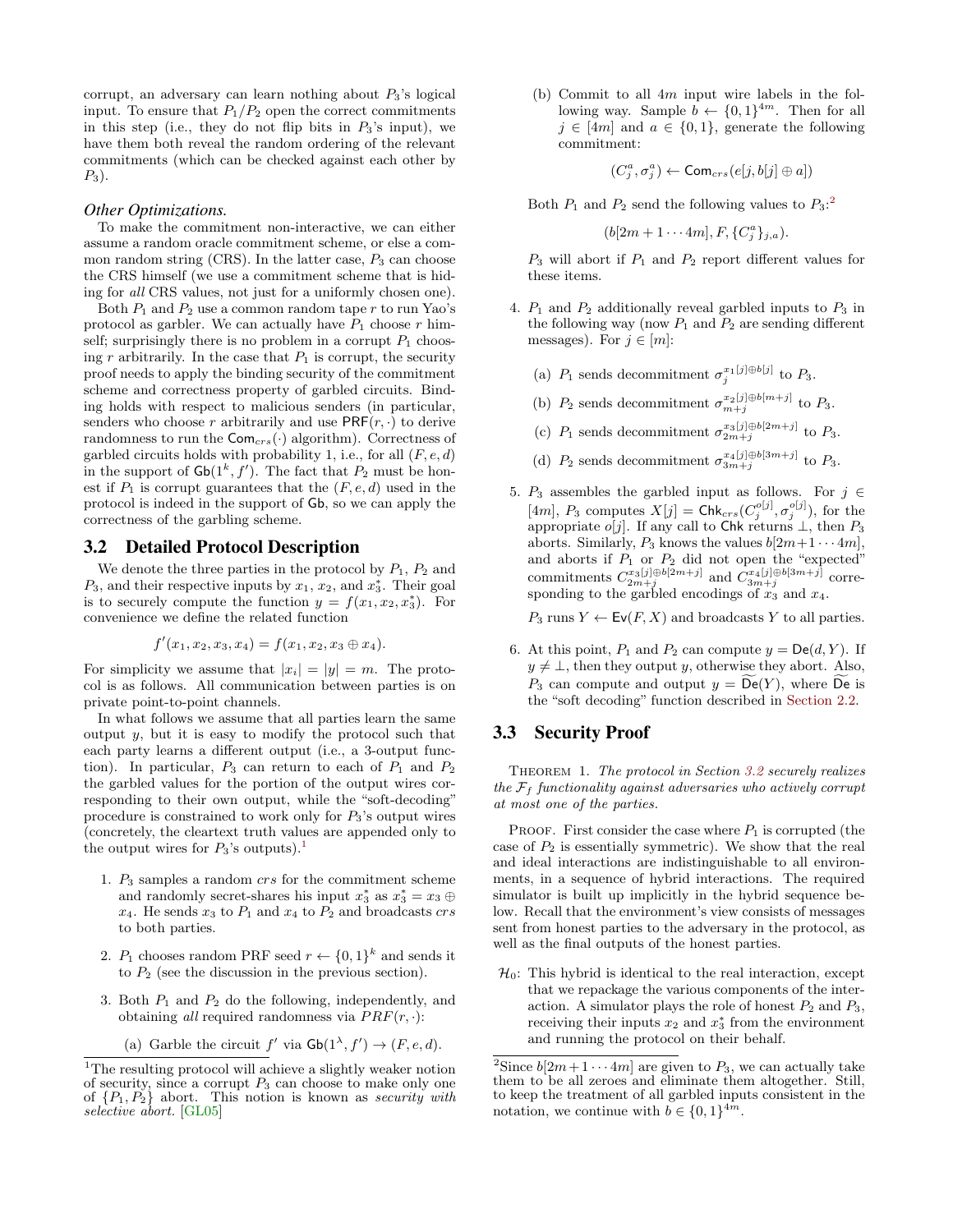- $\mathcal{H}_1$ : In the previous hybrid, the simulator runs the protocol on behalf of  $P_2$  and hence knows the value b chosen in step (3b). Assuming  $P_3$  does not abort in step (5), then  $P_1$  must have succesfully opened commitments  $C_j^{\circ[j]}$  for some string  $o \in \{0,1\}^m$ . At this point in  $\mathcal{H}_1$  we have the simulator compute  $x_1 = o \oplus b[1 \cdots m]$ . The simulator also simulates an instance of the  $\mathcal{F}_f$ functionality. It sends  $x_1, x_2, x_3^*$  to the simulated  $\mathcal{F}_f$ (recall that at this point in the sequence of hybrids the simulator is receiving the other parties' inputs  $x_2$ and  $x_3^*$ ). As the simulator does nothing with anything computed by  $\mathcal{F}_f$ , there is no difference in the environment's view. Note that the simulator is still using  $x_2$ and  $x_3^*$  at this point to run the protocol on behalf of  $P_2$  and  $P_3$ .
- $\mathcal{H}_2$ : In the previous hybrid, the simulator runs the protocol on behalf of  $P_2$  and hence knows what was committed in all of the  $C_j^a$  commitments.

We modify the simulator to abort if the simulated  $P_3$ accepts the opening of any commitment (in step 5) to a value other than what was originally committed. The crs is chosen uniformly by  $P_3$ , so the commitment scheme's binding property guarantees that the probability of this abort occurring is negligible, so the hybrids are indistinguishable.<sup>[3](#page-5-0)</sup>

Conditioned on this additional abort not happening, we can see that the garbled input  $X$  used by  $P_3$  has been computed as:

$$
X = \mathsf{En}(e, x_1 \| x_2 \| x_3 \| x_4),
$$

where  $x_1$  was the value extracted by the simulator in step (5) as explained above.

Further note that, as long as  $P_3$  doesn't abort in step (3), we have that the values  $(F, e, d)$  are in the support of  $\mathsf{Gb}(1^k, f')$ . The garbling scheme's correctness property holds for all such  $(F, e, d)$ , and it does not matter that the random coins used in Gb were influenced by  $P_1$ 's selection of r in step  $(2)$ .

- $\mathcal{H}_3$ : Same as above, except that in step (6), when the honest parties hand their output to the environment, the simulator instead hands the environment the value  $y$ computed by the simulated  $\mathcal{F}_f$ . By the correctness condition mentioned above, we have that if the simulator doesn't abort on behalf of  $P_3$  in step (5) then  $\mathsf{De}(d, \mathsf{Ev}(F, X)) = \widetilde{\mathsf{De}}(\mathsf{Ev}(F, X)) = f(x_1, x_2, x_3^*),$  where the first two expressions are what the simulated  $P_2$  and  $P_3$  would have output, and the final expression is what  $\mathcal{F}_f$  computes. Hence hybrids  $\mathcal{H}_2$  and  $\mathcal{H}_3$  induce identical views on the environment.
- $\mathcal{H}_4$ : Same as above, except that instead of computing Y via  $Ev(F, X)$  in step (5), the simulator computes Y such that  $\textsf{De}(d, Y) = y$ , where y is the output obtained from  $\mathcal{F}_f$  (this is easy in all practical garbling schemes, when the simulator knows all the randomness used to generate the garbled circuit). By the correctness of the

garbling scheme, this is an equivalent way to compute the same value, so the change has no effect on the environment's view.

 $\mathcal{H}_5$ : Note that in hybrid  $\mathcal{H}_4$ , the garbled circuit does not have to be evaluated during the simulation, hence the garbled input  $X$  is not used. But generating  $X$  was the only place  $x_4$  (the secret share of  $x_3^*$ ) was used. The other share  $x_3$  of  $x_3^*$  is sent to  $P_1$ . In  $\mathcal{H}_5$  we modify the simulator to send a random  $x_3$  to  $P_1$  in step (1). The change has no effect on the environment's view.

The final hybrid implicitly defines our protocol's simulator. It sends a random share  $x_3$  to  $P_1$  in step (1); it aborts in step  $(5)$  if  $P_1$  has violated the binding property of any commitment; otherwise it extracts  $x_1 = o \oplus b[1 \cdots m]$  and sends it to the ideal functionality  $\mathcal{F}_f$ . It receives y, and in step (5) sends Y to  $P_1$  such that  $\mathsf{De}(d, Y) = y$ . The effect on the environment in this ideal interaction is indistinguishable from the real interaction, by the arguments in the above sequence of hybrids.

Next, we consider a corrupt  $P_3$ :

- $\mathcal{H}_0$ : As before, we consider a simulator playing the role of honest  $P_1$  and  $P_2$  running on their inputs. The environment receives the final outputs of the simulated  $P_1$  and  $P_2$ .
- $\mathcal{H}_1$ : Same as above, except for the following change. The simulator will run an instance of  $\mathcal{F}_f$ . In step (1) of the protocol, the simulator will receive  $x_3, x_4$  from  $P_3$ , set  $x_3^* = x_3 \oplus x_4$ , then send  $x_1, x_2$ , and  $x_3^*$  to the instance of  $\mathcal{F}_f$ . This is merely an internal change, since in this hybrid the simulator does not yet use the outputs of  $\mathcal{F}_f$  in any way. Hence, the two hybrids induce identical views for the environment.
- $\mathcal{H}_2$ : Same as above, except that the simulated  $P_1$  and  $P_2$ use uniform randomness rather than pseudorandomness in step (2). The hybrids are indistinguishable by the security of the PRF and the fact that the PRF seed r is chosen uniformly by  $P_1$  and  $P_2$  in step (2).
- $\mathcal{H}_3$ : Same as above, except for the following change. In step (3), when the simulator is generating the  $C_j^a$  commitments, it knows in advance which ones will be opened. These are the commitment  $C_j^{o[j]}$  where  $o = b \oplus x_1 || \cdots || x_4$ . We modify the simulator to first choose random  $o \leftarrow$  ${0,1}^{4m}$  which index the commitments that will be opened, and then solve for  $b = o \oplus x_1 || \cdots || x_4$  in step (3b). Note that the simulator indeed has all of the  $x_i$ values at this time. Then the simulator commits to dummy values for the commitments which will not be opened. The hybrids are indistinguishable by the hiding property of the commitment scheme (which holds with respect to *all* values of *crs*). Note that the simulation now does not use all of the garbled input encoding information e; rather, it only uses  $X = \textsf{En}(e, x_1 \| \cdots x_4)$ .
- $\mathcal{H}_4$ : In step (6) in the previous hybrid, the simulated  $P_1$  and  $P_2$  will abort if  $\mathsf{De}(d, \tilde{Y}) = \perp$ , where  $\tilde{Y}$  is the message sent by  $P_3$  in step (5). We modify the simulator so that it aborts if  $\tilde{Y} \neq \text{Ev}(F, X)$ , which is what  $P_3$  is supposed

<span id="page-5-0"></span><sup>3</sup>Note that we still need binding to hold against malicious senders. The commitments are not necessarily generated honestly; instead they are generated by having  $P_1$  (maliciously) choose r which is expanded via  $\overline{PRF}(r, \cdot)$  to provide randomness to call  $Com_{crs}$ .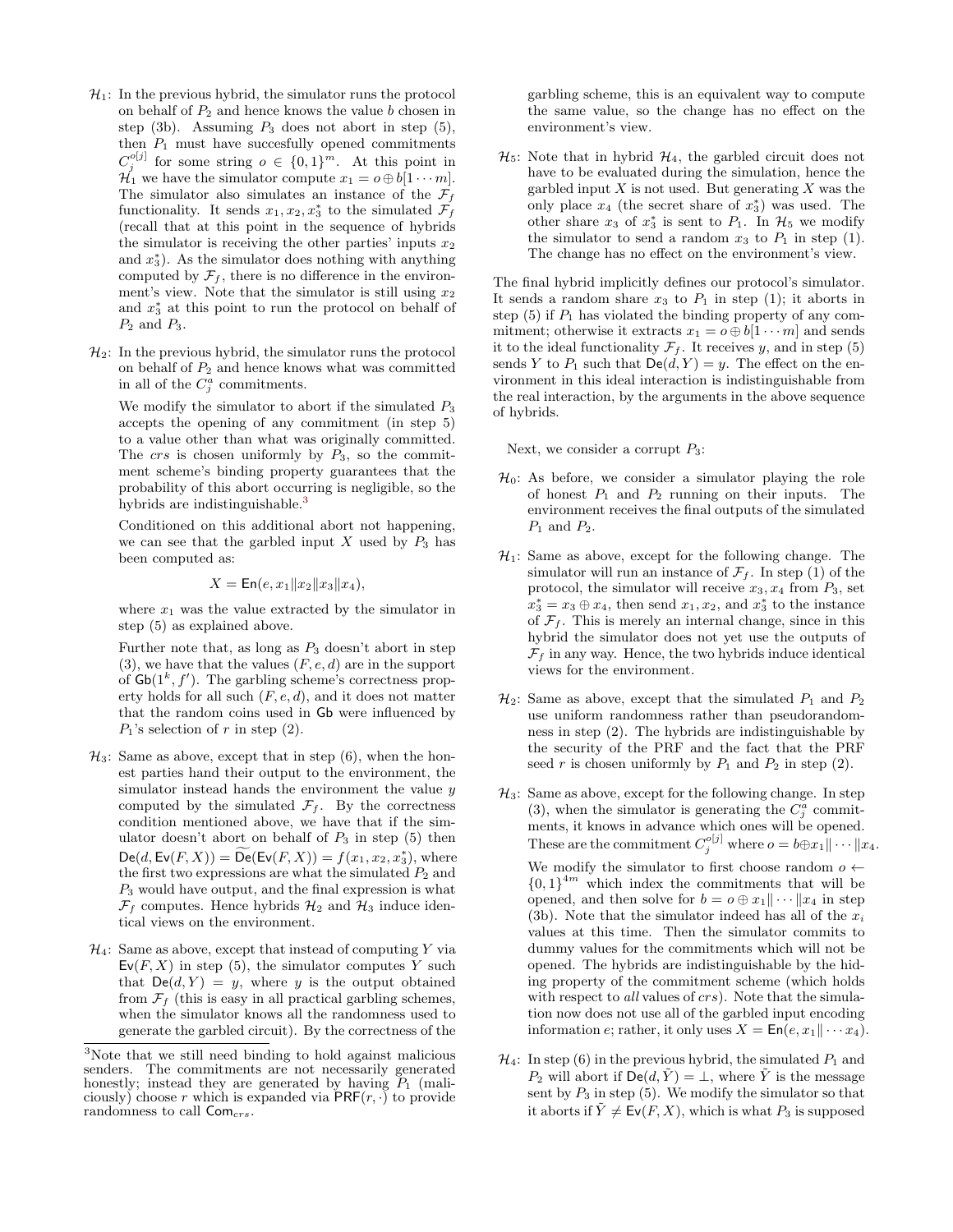to send. Note that the simulator indeed knows F and all of X at this point.

By the authenticity property of the garbling scheme, it is only with negligible probability that  $P_3$  (who is not given decoding information d) would produce  $\tilde{Y} \neq$  $\mathsf{Ev}(F, X)$  such that  $\mathsf{De}(d, \tilde{Y}) \neq \bot$ . Hence, the two hybrids are indistinguishable.

- $\mathcal{H}_5$ : Conditioned on the simulator not aborting in step (6), the correctness of the garbling scheme guarantees that simulated  $P_1$  and  $P_2$  will output  $y = f(x_1, x_2, x_3^*)$ . Hence, instead of handing the environment the outputs of these simulated  $P_1/P_2$ , we have the simulator instruct  $\mathcal{F}_f$  to release output to honest parties if the simulator hasn't aborted in step  $(6)$ , and give the outputs from  $\mathcal{F}_f$  directly to the environment. Again, this has no effect on the environment's view.
- $\mathcal{H}_6$ : Same as above, except for the following change. Note that throughout the simulation in  $\mathcal{H}_5$ , the simulator uses F, d, but only  $X = \mathsf{En}(e, x_1 \| \cdots \| x_4)$  due to the previous hybrids. In particular, it does not use the other parts of e. We modify the simulator to generate  $(F, X, d)$  using the simulator of the garbling scheme, rather than the standard Gb, En. The simulator requires  $\psi$  which the simulator knows already in step (1). The hybrids are indistinguishable by the security of the garbling scheme.

The simulator implicit in hybrid  $H_6$  defines our final simulator. It extracts  $x_3^* = x_3 \oplus x_4$  in step (1) and sends it to  $\mathcal{F}_f$ , receiving output y in return. It then generates a simulated garbled circuit/input  $(F, X)$  using y. In step (3) it chooses random string  $o$  and commits to the entries of  $X$  as  $C_j^{\circ[j]}$ , while committing to dummy values in the other commitments. In step (4) it opens the commitments indexed by o. After receiving  $\overline{Y}$  from  $P_3$  in step (5), it checks whether  $\tilde{Y} = \mathsf{Ev}(F, X);$  if so, then it instructs  $\mathcal{F}_f$  to deliver output to the honest parties.  $\Box$ 

#### <span id="page-6-0"></span>3.4 Reducing Communication

We can reduce the total communication by essentially half, as follows: Instead of both  $P_1$  and  $P_2$  sending the very long (identical) message to  $P_3$  in step 3, we can have only  $P_1$  send this message while  $P_2$  simply sends the hash of this message, under a collision-resistant hash function.  $P_3$  can then simply check the hash received from  $P_2$  against the message received from  $P_1$ . While this reduces total communication size, it does not reduce total communication latency of the protocol in the most common scenario where  $P_1$  and  $P_2$  communicate with  $P_3$ , simultaneously.

To improve on this, we have  $P_1$  and  $P_2$  treat the message they send to  $P_3$  as a string  $S$ , divided into equal halves  $S = S_1||S_2$ . We then have  $P_1$  send  $S_1$  and  $H(S_2)$  and  $P_2$ send  $H(S_1)$  and  $S_2$  to  $P_3$ . This still enables  $P_3$  to retrieve S and also check that  $P_1$  and  $P_2$  agree on a common S. This variant not only reduces total communication by half, but also the communication latency in the scenario that  $P_1$  and  $P_2$  run at the same time.

# <span id="page-6-1"></span>4. IMPLEMENTATION AND EXPERIMEN-TAL VALIDATION

### 4.1 Implementation

Our implementation is written in  $C++11$  with STL support. For an efficient implementation of a circuit garbling scheme, we used as a starting point the JustGarble library [\[BHKR13\]](#page-9-4), an open-source library licensed under GNU GPL v3 license. We also used the MsgPack 0.5.8 library to serialize/deserialize data and used the openssl lib (version 1.0.1efips) for our implementation of SHA-256. We implement the commitment scheme needed for our protocol using SHA-256 as a random oracle.

In our implementation,  $P_3$  initializes itself by first reading the circuit description file from the disk. The description file is in JustGarble's SCD format. Then,  $P_3$  listens on a port via a socket. When  $P_i$   $(i = 1, 2)$  connect to the port,  $P_3$  creates a new thread for this connection. The rest of communication/interaction between  $P_3$  and  $P_i$  will be within this thread.

Then,  $P_1$  and  $P_2$  connect with each other to negotiate a shared seed and use it to generate a garbled circuit. We modify JustGarble to support a shared seed for the randomness needed in the garbling. As a result, the garbled circuits generated by  $P_1$  and  $P_2$  are identical.<sup>[4](#page-6-2)</sup>

Communication Reduction Techniques. To reduce communication/serialization costs, we add several optimizations to JustGarble. First, we enable the free-XOR support [\[KS08\]](#page-10-21) in JustGarble and also modify its code to make NOT gates free (no communication and computation) since the original JustGarble implementation treats NOT gates like other non-XOR gates. Additionally, we incorporated support for the recent half-gate garbling technique of [\[ZRE15\]](#page-11-2) which reduces sizes of garbled non-XOR gates to two ciphertexts (a 33% reduction compared to the best previous technique).

Instead of sending each garbled gate ciphertext individually over a socket, which would significantly slow down communication due to overheads, we serialize multiple gates into a larger buffer with a size below the max socket size, and send it to the server who deserializes the received data. To further reduce communication size, we have  $P_1$  send the first half of the serialized garbled circuit as usual, but only send a hash of the second half, and have  $P_2$  do the reverse.  $P_3$ can put together the two unhashed halves to construct the whole garbled circuits, and uses the hashed halves to check equality of the two garbled circuits. This technique reduces communication by a factor of two but requires more work by all parties in form of hashing the garbled circuits. Note that hashing operation increases computation cost. In fact, hashing the garbled circuit using SHA256 is more expensive than garbling the circuit itself which uses AES-NI instructions.[5](#page-6-3) Nevertheless the reduction in communication cost

<span id="page-6-2"></span><sup>4</sup>While doing so, we identified a small bug in JustGarbled. Specifically, in the garble() function, the encryption key  $garblingContext.dkCipherContext.K.rd\_key$  is used without initialization which resulted in different garbled circuits even when using the same seed.

<span id="page-6-3"></span><sup>5</sup>AES-NI provides high performance in the case where our usage of AES does not involve re-keying. One might be tempted to use AES (perhaps modeled as an ideal cipher) to construct a collision-resistant hash function in a way that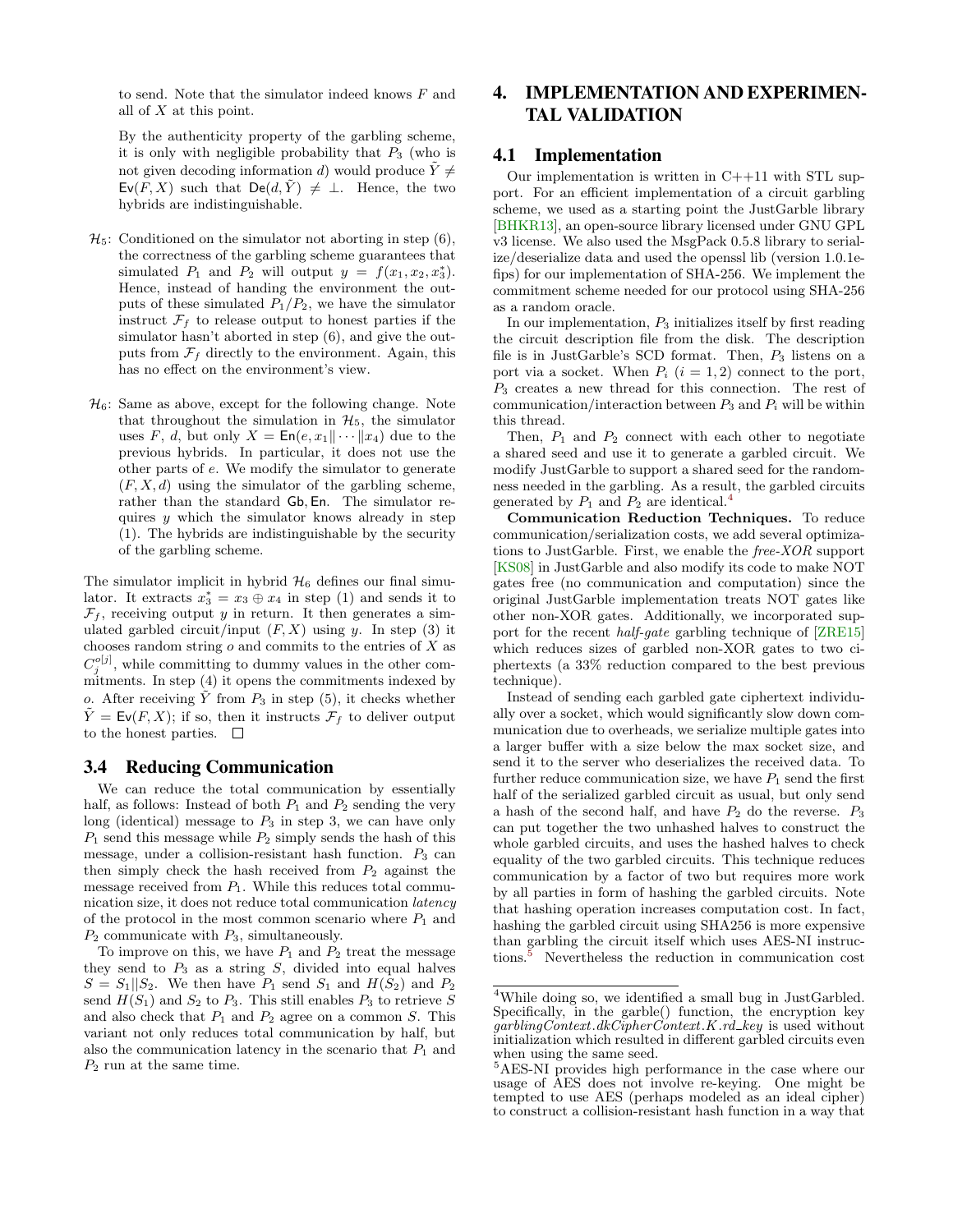(which is the bottleneck) makes this a net win as our experiments show.

# 4.2 Experiments

The experiments were conducted on Amazon EC2 Cloud Computing instances. The instances are of type t2.micro with 1GB memory, and Intel Xeon E5-2670 2.5Ghz CPU with AES\_NI and SSE4.2 instruction sets enabled. The instances are interconnected using Amazon's network. We also use the iperf v3.1b3 tool to measure the maximum achievable bandwidth of t2.micro instances. The bandwidth is 1Gbits/s. The operating system was Red Hat Enterprise Linux 7.0 (kernel 3.10.0-123.8.1.el7.x86 64). We run each experiment 20 times and report the average and standard deviation for our measurements.

We used 4 different circuits for benchmarking our implementation: AES-128 (with key expansion), SHA-1, MD-5 and SHA-256. Besides the circuit for AES-128 which was provided with JustGarble, the description file for the other circuits were obtained from [http://www.cs.bris.ac.](http://www.cs.bris.ac.uk/Research/CryptographySecurity/MPC/) [uk/Research/CryptographySecurity/MPC/](http://www.cs.bris.ac.uk/Research/CryptographySecurity/MPC/). We converted these files into JustGarble's SCD format using the code provided in [\[AMPR14\]](#page-9-8).

The AES-128 circuit takes a 128-bit key and a 128-bit message as input. In our experiments,  $P_1$  and  $P_2$  independently choose 128-bit keys  $K_1$  and  $K_2$  and set  $K = K_1 \oplus K_2$ to be the encryption key;  $P_3$  provides the 128-bit message as input. Hence, the total input length to the AES-128 circuit is 384 and the output length is 128. The input/output sizes for all other circuits and the number of AND/XOR/NOT gates in each is presented in Table [1.](#page-7-0) Note that none of the circuits we used contains OR gates and since XOR gates and NOT gates are free in our implementation, the ultimate cost driver is the number of AND gates.

| Circuit   | AND   | NOT    | XOR   | Input size | Output size |
|-----------|-------|--------|-------|------------|-------------|
| $AES-128$ | 7200  |        | 37638 | 384        | 128         |
| $MD-5$    | 29084 | 34627  | 14150 | 512        | 128         |
| $SHA-1$   | 37300 | 45135  | 24166 | 512        | 160         |
| SHA-256   | 90825 | 103258 | 42029 | 512        | 256         |

<span id="page-7-0"></span>Table 1: Number of AND/OR/NOT gates , and input/output sizes for each circuit. Input/output sizes are in bits.

In our first experiment, the client and server communicate via sockets whose max size is set to 10KB. The results are shown in Table [2.](#page-7-1) The computation time for  $P_1/P_2$  measures the time that  $P_1/P_2$  need to generate the garbled circuit, compute the commitments, serialize the data and hash half of the data. The computation time for  $P_3$  measures the time  $P_3$  needs to deserialize the data, compare and verify the garbled circuits, and evaluate them. The network time measures the time spent by  $P_1, P_2$  and  $P_3$  to send/receive data over socket.

Table [3](#page-7-2) shows the size of parties' communication during the same experiment.

Next, to examine the effect of the half-gate technique on the performance, we disable it (i.e. only the single rowreduction is enabled) and run the same experiments. The results are shown in Tables [4](#page-7-3) and [5.](#page-7-4) As expected, the half-

| Circuit | Network          | $P_3$ Comp.    | $P_1/P_2$ Comp. |
|---------|------------------|----------------|-----------------|
| AES-128 | $13.30 + 0.97$   | $2.30 + 0.46$  | $1.60 + 0.59$   |
| $MD-5$  | $29.05 + 1.12$   | $9.05 + 0.38$  | $5.85 + 0.66$   |
| $SHA-1$ | $36.60 + 2.63$   | $11.50 + 0.80$ | $7.65 + 0.89$   |
| SHA-256 | $78.46 \pm 2.62$ | $31.18 + 0.57$ | $21.09 + 1.90$  |

Table 2: Half-gates and hashing technique enabled; times in milliseconds.

<span id="page-7-1"></span>

| Circuit   | $P_3$ (KB) | $P_1/P_2$ (KB) |
|-----------|------------|----------------|
| $AES-128$ | 1.19       | 752.37         |
| $MD-5$    | 2.05       | 1276.16        |
| $SHA-1$   | 2.78       | 1732.75        |
| SHA-256   | 6.11       | 3752.25        |

<span id="page-7-2"></span>Table 3: Communication sizes for experiments of Table [2.](#page-7-1)

gate technique has a major effect on reducing the total running time as well the bandwidth of the protocol. The size of communication increases by 50% which is expected since garbled tabled sizes increase from 2 two 3.

| Circuit        | Network           | $P_3$ Comp.      | $P_1/P_2$ Comp.  |
|----------------|-------------------|------------------|------------------|
| <b>AES-128</b> | $17.80 \pm 1.45$  | $3.10 \pm 0.30$  | $2.20 \pm 0.41$  |
| $%$ diff       | $+34.57\%$        | $+34.78\%$       | $+37.50\%$       |
| $MD-5$         | $41.19 \pm 2.20$  | $15.45 \pm 0.80$ | $12.93 \pm 0.53$ |
| $%$ diff       | $+65.66\%$        | $+70.71%$        | $+121.02\%$      |
| $SHA-1$        | $51.74 \pm 3.04$  | $19.85 \pm 0.79$ | $16.48 \pm 1.13$ |
| $%$ diff       | $+64.90\%$        | $+72.61%$        | $+115.42\%$      |
| $SHA-256$      | $116.10 \pm 4.00$ | $50.10 \pm 1.22$ | $44.40 \pm 2.01$ |
| $%$ diff       | $+67.96\%$        | $+60.68\%$       | $+110.53\%$      |

Table 4: Half-gates disabled; times in milliseconds. Percentages show difference from Table [2.](#page-7-1)

<span id="page-7-3"></span>

| Circuit                      | $P_3$ (KB) | $P_1/P_2$ (KB) |
|------------------------------|------------|----------------|
| $\overline{\text{AES-1}}$ 28 | 1.77       | 1104.74        |
| $%$ diff                     | $+48.74\%$ | $+46.83\%$     |
| $MD-5$                       | 3.05       | 1885.66        |
| $%$ diff                     | $+48.78\%$ | $+47.76\%$     |
| $SHA-1$                      | 4.16       | 2561.82        |
| $%$ diff                     | $+49.64\%$ | $+47.85%$      |
| <b>SHA-256</b>               | 9.17       | 5618.85        |
| $%$ diff                     | $+50.08\%$ | $+49.75\%$     |

<span id="page-7-4"></span>Table 5: Communication sizes for experiments of Table [4.](#page-7-3) Percentages show difference from Table [2](#page-7-1)

Next, we turn the half-gate technique back on and turnoff the hash technique and re-run the experiments. Results are shown in Tables [6](#page-8-1) and [7.](#page-8-2) Again, this reconfirms the significant effect of the hashing technique on both the total running time and the communication size. Note that the computation times reduces when we turn off the hash technique which is natural since we avoid the extra hashing by all parties. But given that serializing and sending/receiving messages is the bottleneck, the net effect of the hashing optimization is positive.

avoids frequent re-keying. Unfortunately, negative results of [\[BCS05\]](#page-9-9) show such a construction to be impossible.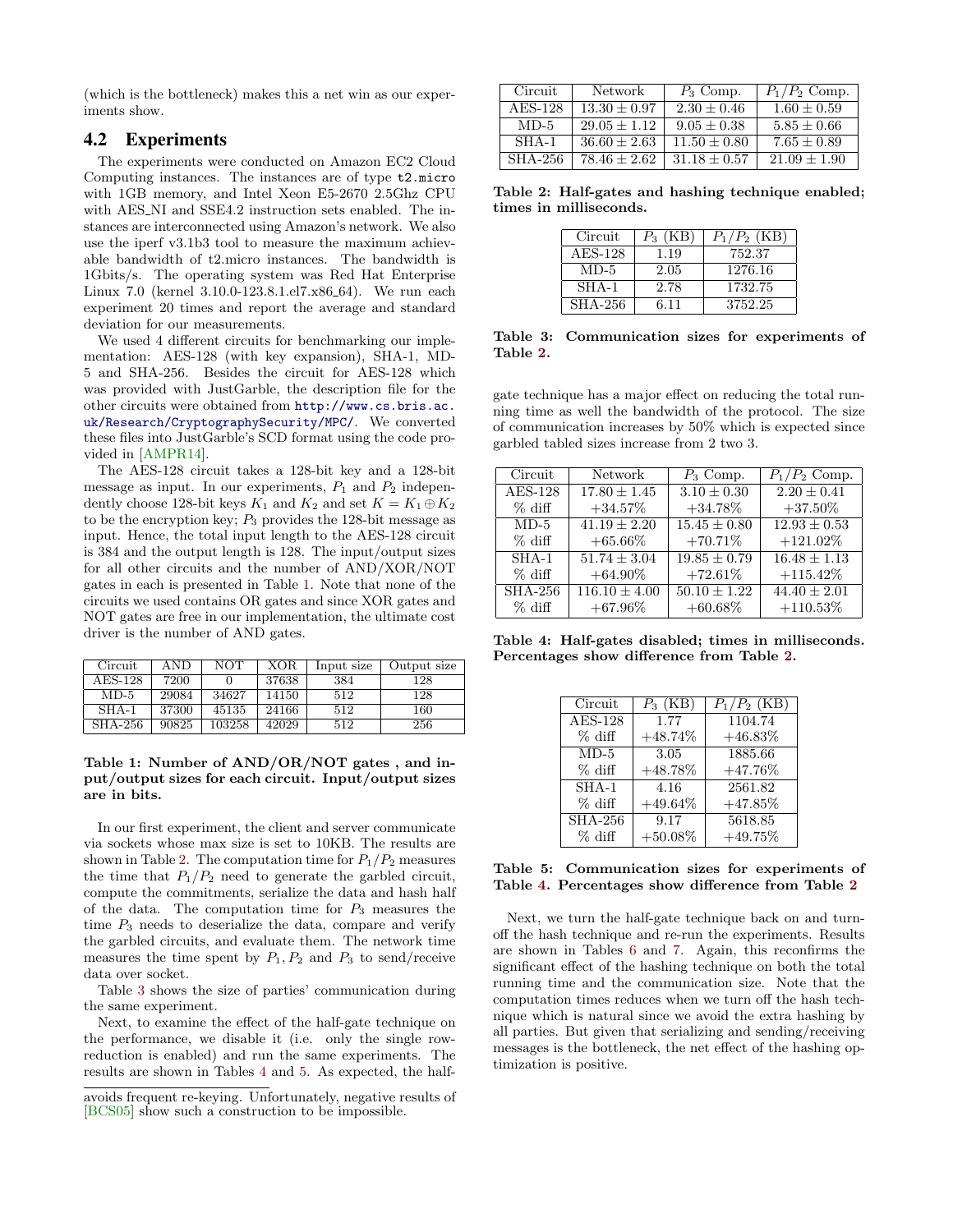| Circuit   | <b>Network</b>    | $P_3$ Comp.      | $P_1/P_2$ Comp.  |
|-----------|-------------------|------------------|------------------|
| AES-128   | $20.89 + 1.24$    | $1.30 \pm 0.46$  | $0.88 \pm 0.40$  |
| $%$ diff  | $+27.39\%$        | $-43.48\%$       | $-45%$           |
| $MD-5$    | $45.15 + 0.97$    | $4.20 \pm 0.40$  | $3.35 \pm 0.58$  |
| $%$ diff  | $+12.55\%$        | $-53.59\%$       | $-42.74\%$       |
| $SHA-1$   | $57.50 \pm 1.68$  | $5.50 \pm 0.59$  | $4.65 \pm 0.70$  |
| $%$ diff  | $+14.03\%$        | $-52.17\%$       | $-39.22\%$       |
| $SHA-256$ | $125.93 \pm 2.35$ | $15.72 \pm 0.75$ | $12.90 \pm 0.68$ |
| $%$ diff  | $+10.30\%$        | $-49.58\%$       | $-38.83\%$       |

Table 6: Hash technique disable. times in milliseconds. Percentages show difference from Table [2](#page-7-1)

<span id="page-8-1"></span>

| Circuit                     | $P_3$ (KB) | $P_1/P_2$ (KB) |
|-----------------------------|------------|----------------|
| $\overline{\text{AES-128}}$ | 2.33       | 1447.58        |
| $%$ diff                    | $+95.80\%$ | $+92.40\%$     |
| $MD-5$                      | 4.03       | 2485.63        |
| $%$ diff                    | $+96.59\%$ | $+94.77\%$     |
| $SHA-1$                     | 5.50       | 3380.84        |
| $%$ diff                    | $+97.84\%$ | $+95.11\%$     |
| <b>SHA-256</b>              | 12.15      | 7437.82        |
| $%$ diff                    | $+98.85%$  | $+98.22\%$     |

<span id="page-8-2"></span>Table 7: Communication size for experiments of Table [6.](#page-8-1) Percentages show difference from Table [2](#page-7-1)

# 4.3 Comparison

#### *3PC with one corruption.*

As mentioned earlier, the most relevant protocols to ours are those designed in the same setting of 3PC with one corruption, or honest majority in general. The MPC constructions based on verifiable secret sharing [\[BOGW88,](#page-9-5) [RBO89\]](#page-11-3) achieve the same security as our construction (malicious security), and are asymptotically very efficient, as they require  $O(poly(n))$  bits of communication per multiplication gate where  $n$  is number of parties, and the polynomial is relatively small, and these protocols also avoid cryptographic operations. However, to the best of our knowledge, no implementation of these constructions exists, so it is hard to provide a concrete comparison. It is a very valuable direction to explore practical efficiency of these constructions even in the three-party setting, and compare their efficiency and scalability with our construction in various scenarios.

The 3PC constructions with experimental results reported include VIFF [\[Gei07\]](#page-10-1), Sharemind [\[BLW08\]](#page-9-0), PICCO [\[ZSB13\]](#page-11-4), ShareMonad [\[LDDAM12,](#page-10-2) [LADM14\]](#page-10-3), and [\[IKHC14\]](#page-10-5). With the exception of [\[IKHC14\]](#page-10-5), these protocols only provide security against semi-honest adversaries. In contrast, our protocol is secure against malicious adversaries in the same setting, but demonstrates efficiency that is comparable to these semi-honest counterparts.

Admittedly, an accurate/fair comparison is not possible, given that each implementation runs in a different environment, using different language/libraries and networking, memory, and CPU specifications. For example, our machines' memory/CPU specifications seems fairly modest compared to the prior work and we do not take advantage of any parallelism. But to demonstrate that efficiency of our construction (for boolean circuits) is comparable to other implemented constructions with only semi-honest security, a single execution of an AES block requires 232 ms in Sharemind [\[LTW13\]](#page-11-8), 14.3 ms in ShareMonad [\[LDDAM12\]](#page-10-2), and 18 ms in our implementation (See Table [2\)](#page-7-1). The construction of [\[IKHC14\]](#page-10-5) which achieves malicious security (similar to ours) did not include an implementation of any boolean circuits circuit but based on the provided experimental numbers, their construction requires a factor of  $k$  (the security parameter) more communication and a factor of 3 more computation compared to secret-sharing-based semi-honest 3PC implementations.

#### *Protocols with Dishonest Majority.*

The bulk of other existing implementations with malicious security are focused on the dishonest majority setting. For example, there is large body of work on making Yao's two-party protocol secure against malicious adversaries with several implementations available [\[LPS08,](#page-10-13) [KS12,](#page-10-14) [FN13,](#page-10-15) [AMPR14\]](#page-9-8). When considering a single execution, these protocols are at least a multiplicative factor of security parameter (80) more expensive than semi-honest Yao's protocol. But as seen earlier, our protocol has complexity that is fairly comparable to a single run of semi-honest and hence outperforms single-execution malicious 2PC protocols by a wide margin.

Note that when running many instances of malicious 2PC for the same function, there are recent results  $[LR14, HKK^+14]$  $[LR14, HKK^+14]$  $[LR14, HKK^+14]$  $[LR14, HKK^+14]$ that noticeably reduce the amortized multiplicative factor. In general, our comparisons are only for a single execution of the constructions. It is interesting to compare efficiency of the existing implementations in batch execution of the same of different setting, and to introduce new techniques for better batch 3PC.

We also emphasize that the above comparison is only fair for Boolean circuits, as secret-sharing-based protocols are often superior to garbled-circuit based ones for arithmetic circuits given that they directly implement multiplication/addition gates.

Another line of work  $[DKL+12, DKL+13]$  $[DKL+12, DKL+13]$  $[DKL+12, DKL+13]$  $[DKL+12, DKL+13]$  consider multiparty computation with dishonest majority in the pre-processing model where the goal is to implement a very fast online phase after a relatively expensive pre-prceossing stage for generating authenticated triplets. Similar to malicious 2PC, the total cost (offline + online) of these protocols significantly higher than ours (several seconds), but a direct comparison is not warranted give the difference in security guarantees and their focus on a fast online phase. We discuss this line of work again when considering the credential encryption service application where online/offline separation is natural.

# <span id="page-8-0"></span>5. APPLICATION: DISTRIBUTED CREDEN-TIAL ENCRYPTION SERVICE

An interesting application of our work and an initial motivation for it was the design of a distributed credential encryption service. The goal of this service is to keep credentials such as hashed passwords encrypted at rest, in order to prevent offline dictionary attacks when user databases are compromised. At the same time, the service should be easily retrofitted into existing authentication systems, in which an authentication server computes or receives a hashed password in the clear. Hence, the goal is not to use crypto to protect the computation of a hashed password, but to simply protect the static database of hashed passwords.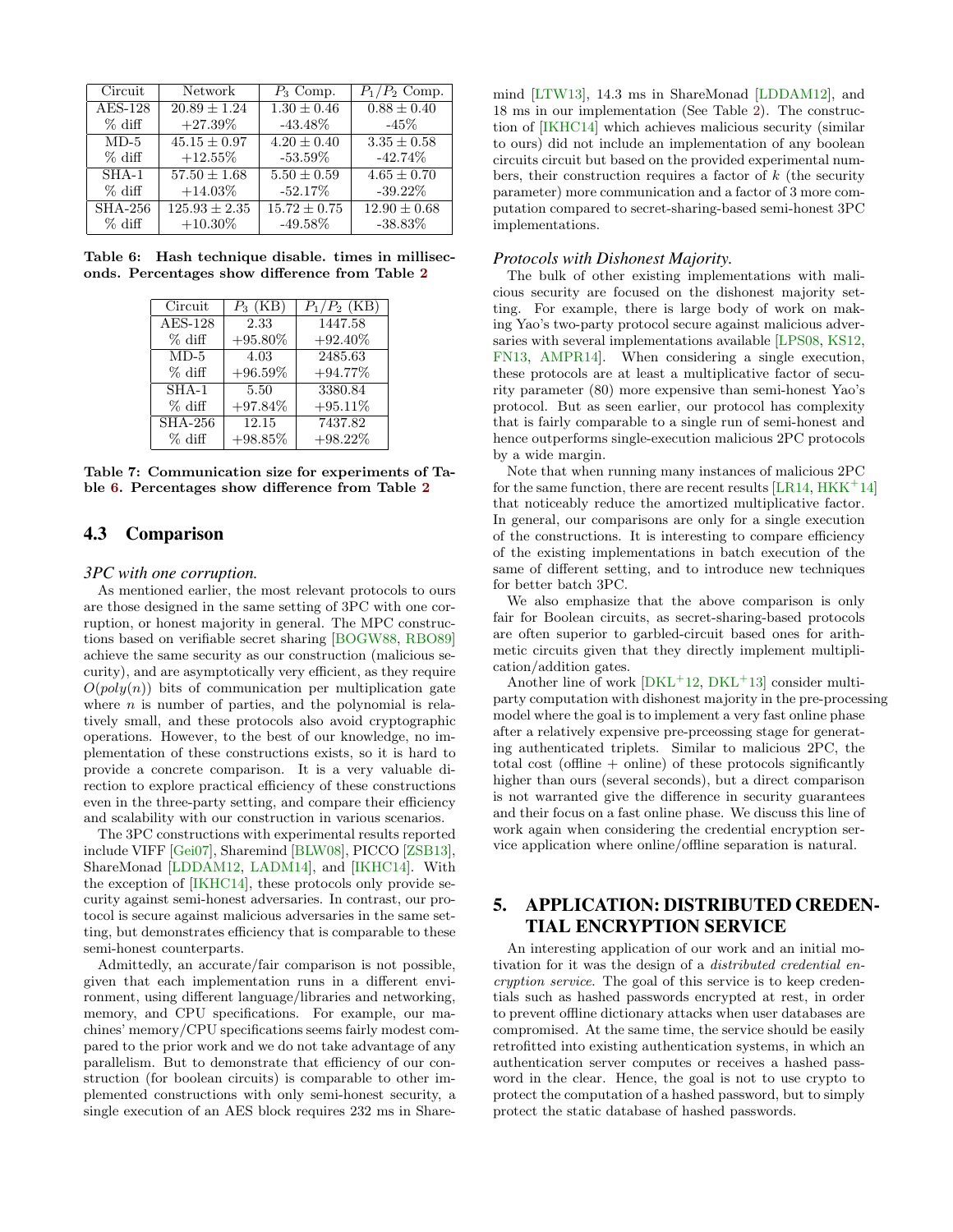A (non-distributed) credential encryption service receives a hashed password from the authentication server as input, which it encrypts to return a ciphertext that is stored in a database. To authenticate a user, the authentication server sends to the encryption service the hash of the purported password along with the correct ciphertext obtained from the database. The encryption service authenticates the user by decrypting the ciphertext and checking whether the result matches the hashed password that is given. Overall, the encryption service stores a secret encryption key and provides encryption/decryption functionality. The authentication server's database remains encrypted; authenticating a user requires interaction with the encryption service and hence cannot be done offline in a dictionary attack in the event that the authentication database is compromised.

In order to distribute trust and avoid a single point of attack we replace the encryption service by three servers running our 3PC protocol.  $P_1$  and  $P_2$  each hold a 128-bit random strings  $K_1$  and  $K_2$ , while  $P_3$  receives  $h(passwd)$  from a log-in service to encrypt using the key  $K = K_1 \oplus K_2$ , i.e. to compute  $AES_K(h(passwd))$ . Our 3PC construction guarantees that even if the encrypted database is compromised, and one of the servers is compromised and even controlled by the adversary, the encryption key is not compromised and user credentials are not susceptible to offline dictionary attacks.

Note that unlike the general 3PC scenario, in the credential encryption service we can consider further optimizations. For example, since the computation involves the same circuit (e.g., AES) each time, we can in an offline phase (i.e. in the background or through a different channel without a latency restriction) have  $P_1$  and  $P_2$  garble many circuits separately using randomness they agree on and transmit them to  $P_3$ . Furthermore, given that  $P_1, P_2$ 's inputs remain the same across multiple executions, they can also incorporate their garbled inputs to those circuits. A subtle issue is that for this approach to work, we have to assume that the garbling scheme is adaptively secure [\[BHR12a\]](#page-9-10), a stronger assumption than we need for our main protocol.

The online phase then consists of  $P_3$  obtaining the labels for his input  $h(passwd)$ , taking a pair of garbled circuits/commitments that are the same from a pile computed earlier and evaluating it. Our experiments show that the online running time of the protocol is on average  $1.34 \pm 0.47$ ms, making the protocol feasible for real-world deployment.

The SPDZ protocols and followup works  $[DKL+12, DKL+13],$  $[DKL+12, DKL+13],$  $[DKL+12, DKL+13],$  $[DKL+12, DKL+13],$ also focus on optimizing the online case at the cost of the offline phase, and achieve fast online performance in the order of milliseconds for AES circuit (though higher than ours), but have a much slower offline phase compared to us. Given than the offline phase is not reusable in either ours or SPDZ construction and has to repeated on a regular basis, our protocol seems more suitable for this application given the faster offline phase. On the other hand, the SPDZ protocols achieve stronger security by handling two corruptions.

# Acknowledgements

We wish to thank Yan Huang and several anonymous reviewers for many helpful suggestions to improve the writeup. We are also appreciative of Yuval Ishai and Ranjit Kumaresan for bringing some related work to our attention.

# 6. REFERENCES

- <span id="page-9-8"></span>[AMPR14] Arash Afshar, Payman Mohassel, Benny Pinkas, and Ben Riva. Non-interactive secure computation based on cut-and-choose. In Advances in Cryptology–EUROCRYPT 2014, pages 387–404. Springer, 2014.
- <span id="page-9-2"></span>[BCD<sup>+</sup>09] Peter Bogetoft, Dan Lund Christensen, Ivan Damgård, Martin Geisler, Thomas Jakobsen, Mikkel Krøigaard, Janus Dam Nielsen, Jesper Buus Nielsen, Kurt Nielsen, Jakob Pagter, et al. Secure multiparty computation goes live. In Financial Cryptography and Data Security, pages 325–343. Springer, 2009.
- <span id="page-9-9"></span>[BCS05] John Black, Martin Cochran, and Thomas Shrimpton. On the impossibility of highly-efficient blockcipher-based hash functions. In Ronald Cramer, editor, EUROCRYPT 2005, volume 3494 of LNCS, pages 526–541. Springer, May 2005.
- <span id="page-9-7"></span>[BDNP08] Assaf Ben-David, Noam Nisan, and Benny Pinkas. FairplayMP: a system for secure multi-party computation. In Peng Ning, Paul F. Syverson, and Somesh Jha, editors, ACM CCS 08, pages 257–266. ACM Press, October 2008.
- <span id="page-9-4"></span>[BHKR13] Mihir Bellare, Viet Tung Hoang, Sriram Keelveedhi, and Phillip Rogaway. Efficient garbling from a fixed-key blockcipher. In Security and Privacy (SP), 2013 IEEE Symposium on, pages 478–492. IEEE, 2013.
- <span id="page-9-10"></span>[BHR12a] Mihir Bellare, Viet Tung Hoang, and Phillip Rogaway. Adaptively secure garbling with applications to one-time programs and secure outsourcing. In Xiaoyun Wang and Kazue Sako, editors, ASIACRYPT 2012, volume 7658 of LNCS, pages 134–153. Springer, December 2012.
- <span id="page-9-3"></span>[BHR12b] Mihir Bellare, Viet Tung Hoang, and Phillip Rogaway. Foundations of garbled circuits. In Ting Yu, George Danezis, and Virgil D. Gligor, editors, ACM CCS 12, pages 784–796. ACM Press, October 2012.
- <span id="page-9-0"></span>[BLW08] Dan Bogdanov, Sven Laur, and Jan Willemson. Sharemind: A framework for fast privacy-preserving computations. In Sushil Jajodia and Javier López, editors, ESORICS 2008, volume 5283 of LNCS, pages 192–206. Springer, October 2008.
- <span id="page-9-6"></span>[BMR90] Donald Beaver, Silvio Micali, and Phillip Rogaway. The round complexity of secure protocols. In Proceedings of the twenty-second annual ACM symposium on Theory of computing, pages 503–513. ACM, 1990.
- <span id="page-9-5"></span>[BOGW88] Michael Ben-Or, Shafi Goldwasser, and Avi Wigderson. Completeness theorems for non-cryptographic fault-tolerant distributed computation (extended abstract). In STOC 1988 [\[STO88\]](#page-11-10), pages 1–10.
- <span id="page-9-1"></span>[BTW12] Dan Bogdanov, Riivo Talviste, and Jan Willemson. Deploying secure multi-party computation for financial data analysis (short paper). In Proceedings of the 16th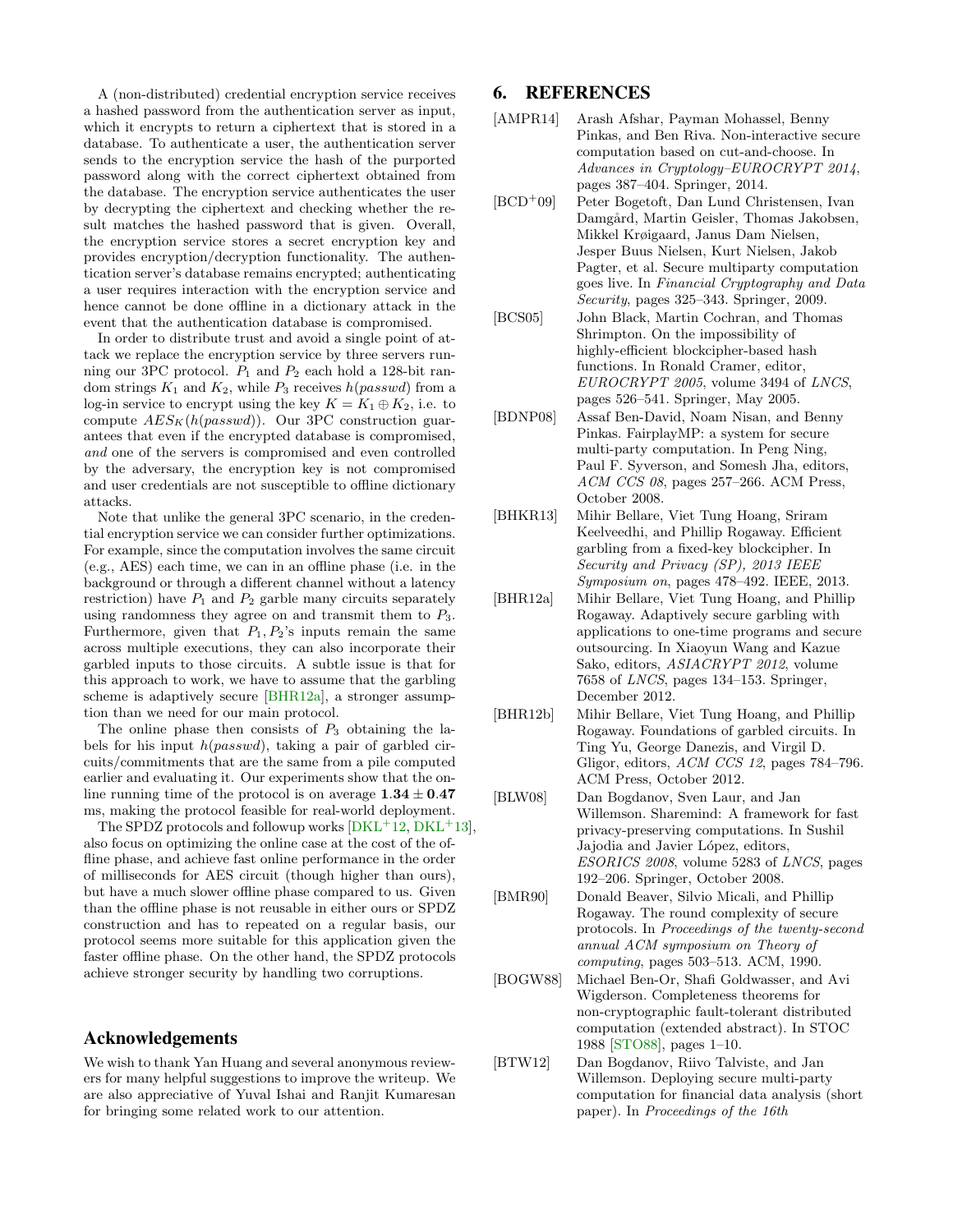International Conference on Financial Cryptography and Data Security. FC'12, pages 57–64, 2012.

- <span id="page-10-19"></span>[Can01] Ran Canetti. Universally composable security: A new paradigm for cryptographic protocols. In 42nd FOCS, pages 136–145. IEEE Computer Society Press, October 2001.
- <span id="page-10-7"></span>[CCD88] David Chaum, Claude Crépeau, and Ivan Damgård. Multiparty unconditionally secure protocols (extended abstract). In STOC 1988 [\[STO88\]](#page-11-10), pages 11–19.
- <span id="page-10-8"></span>[CKMZ14] Seung Geol Choi, Jonathan Katz, Alex J Malozemoff, and Vassilis Zikas. Efficient three-party computation from cut-and-choose. In Advances in Cryptology–CRYPTO 2014, pages 513–530. Springer, 2014.
- <span id="page-10-4"></span>[CMF<sup>+</sup>14] Koji Chida, Gembu Morohashi, Hitoshi Fuji, Fumihiko Magata, Akiko Fujimura, Koki Hamada, Dai Ikarashi, and Ryuichi Yamamoto. Implementation and evaluation of an efficient secure computation system using 'R' for healthcare statistics. Journal of the American Medical Informatics Association, 21(e2):e326–e331, 2014.
- <span id="page-10-9"></span>[DI05] Ivan Damgård and Yuval Ishai. Constant-round multiparty computation using a black-box pseudorandom generator. In Advances in Cryptology–CRYPTO 2005, pages 378–394. Springer, 2005.
- <span id="page-10-17"></span>[DKL<sup>+</sup>12] Ivan Damgård, Marcel Keller, Enrique Larraia, Christian Miles, and Nigel P. Smart. Implementing AES via an actively/covertly secure dishonest-majority MPC protocol. In Ivan Visconti and Roberto De Prisco, editors, SCN 12, volume 7485 of LNCS, pages 241–263. Springer, September 2012.
- <span id="page-10-18"></span>[DKL<sup>+</sup>13] Ivan Damgård, Marcel Keller, Enrique Larraia, Valerio Pastro, Peter Scholl, and Nigel P Smart. Practical covertly secure mpc for dishonest majority–or: Breaking the spdz limits. In Computer Security–ESORICS 2013, pages 1–18. Springer, 2013.
- <span id="page-10-12"></span>[FKN94] Uriel Feige, Joe Kilian, and Moni Naor. A minimal model for secure computation (extended abstract). In 26th ACM STOC, pages 554–563. ACM Press, May 1994.
- <span id="page-10-15"></span>[FN13] Tore Kasper Frederiksen and Jesper Buus Nielsen. Fast and maliciously secure two-party computation using the GPU. In Michael J. Jacobson Jr., Michael E. Locasto, Payman Mohassel, and Reihaneh Safavi-Naini, editors, ACNS 13, volume 7954 of LNCS, pages 339–356. Springer, June 2013.
- <span id="page-10-1"></span>[Gei07] Martin Geisler. Viff: Virtual ideal functionality framework. Homepage: http://viff. dk, 2007.
- <span id="page-10-23"></span>[GG14] Juan A. Garay and Rosario Gennaro, editors. CRYPTO 2014, Part II, volume 8617 of LNCS. Springer, August 2014.
- <span id="page-10-20"></span>[GL05] Shafi Goldwasser and Yehuda Lindell. Secure multi-party computation without agreement.

Journal of Cryptology, 18(3):247–287, July 2005.

- <span id="page-10-0"></span>[GMW87] Oded Goldreich, Silvio Micali, and Avi Wigderson. How to play any mental game or A completeness theorem for protocols with honest majority. In Alfred Aho, editor, 19th ACM STOC, pages 218–229. ACM Press, May 1987.
- <span id="page-10-22"></span>[HKK<sup>+</sup>14] Yan Huang, Jonathan Katz, Vladimir Kolesnikov, Ranjit Kumaresan, and Alex J Malozemoff. Amortizing garbled circuits. In Advances in Cryptology–CRYPTO 2014, pages 458–475. Springer, 2014.
- <span id="page-10-5"></span>[IKHC14] Dai Ikarashi, Ryo Kikuchi, Koki Hamada, and Koji Chida. Actively private and correct mpc scheme in  $t < n/2$  from passively secure schemes with small overhead. Cryptology ePrint Archive, Report 2014/304, 2014. <http://eprint.iacr.org/>.
- <span id="page-10-11"></span>[IKKPC15] Yuval Ishai, Ranjit Kumaresan, Eyal Kushilevitz, and Anat Paskin-Cherniavsky. Secure computation with minimal interaction, revisited. In Rosario Gennaro and Matthew Robshaw, editors, CRYPTO 2015, volume 9216 of LNCS, pages 359–378. Springer, 2015.
- <span id="page-10-10"></span>[IKP10] Yuval Ishai, Eyal Kushilevitz, and Anat Paskin. Secure multiparty computation with minimal interaction. In Tal Rabin, editor, CRYPTO 2010, volume 6223 of LNCS, pages 577–594. Springer, August 2010.
- <span id="page-10-21"></span>[KS08] Vladimir Kolesnikov and Thomas Schneider. Improved garbled circuit: Free xor gates and applications. In Automata, Languages and Programming, pages 486–498. Springer, 2008.
- <span id="page-10-14"></span>[KS12] Benjamin Kreuter and Chih-hao Shen. Billion-gate secure computation with malicious adversaries. In In USENIX Security. Citeseer, 2012.
- <span id="page-10-3"></span>[LADM14] John Launchbury, Dave Archer, Thomas DuBuisson, and Eric Mertens. Application-scale secure multiparty computation. In Programming Languages and Systems, pages 8–26. Springer, 2014.
- <span id="page-10-2"></span>[LDDAM12] John Launchbury, Iavor S Diatchki, Thomas DuBuisson, and Andy Adams-Moran. Efficient lookup-table protocol in secure multiparty computation. In ACM SIGPLAN Notices, volume 47, pages 189–200. ACM, 2012.
- <span id="page-10-16"></span>[LOS14] Enrique Larraia, Emmanuela Orsini, and Nigel P. Smart. Dishonest majority multi-party computation for binary circuits. In Garay and Gennaro [\[GG14\]](#page-10-23), pages 495–512.
- <span id="page-10-6"></span>[LP09] Yehuda Lindell and Benny Pinkas. A proof of security of Yao's protocol for two-party computation. Journal of Cryptology, 22(2):161–188, April 2009.
- <span id="page-10-13"></span>[LPS08] Yehuda Lindell, Benny Pinkas, and Nigel P. Smart. Implementing two-party computation efficiently with security against malicious adversaries. In Rafail Ostrovsky, Roberto De